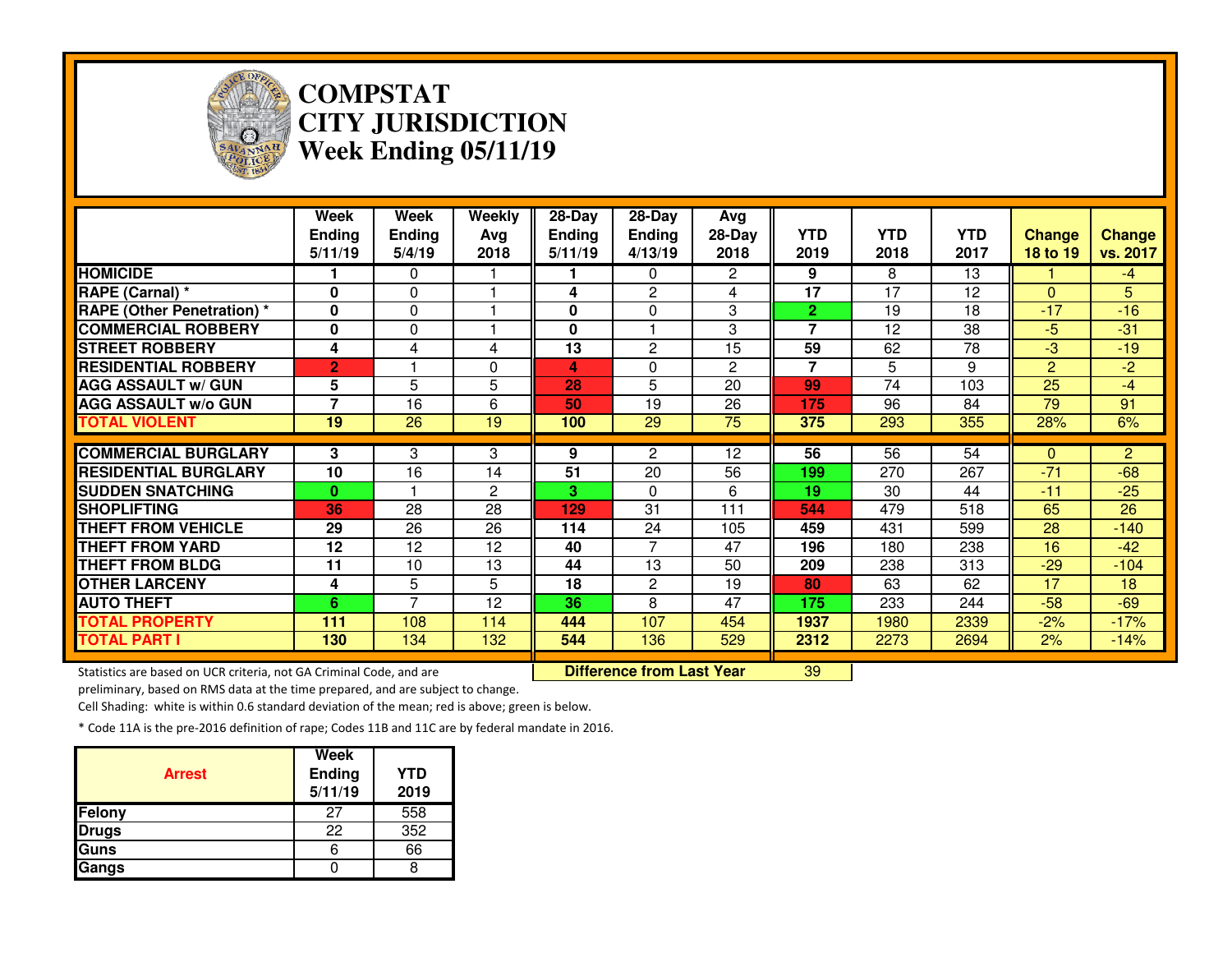

## **COMPSTATNORTH PRECINCTWeek Ending 05/04/19**

**PRECINCT COMMANDER:**

**CAPT. CARY HILL**

-26



|                                  | Week            | Week            | Weekly         | 28-Day                  | 28-Day         | Avg            |              |                       |            |                |                |
|----------------------------------|-----------------|-----------------|----------------|-------------------------|----------------|----------------|--------------|-----------------------|------------|----------------|----------------|
|                                  | <b>Ending</b>   | <b>Ending</b>   | Avg            | <b>Ending</b>           | <b>Ending</b>  | 28-Day         | <b>YTD</b>   | <b>YTD</b>            | <b>YTD</b> | <b>Change</b>  | <b>Change</b>  |
|                                  | 5/11/19         | 5/4/19          | 2018           | 5/11/19                 | 4/13/19        | 2018           | 2019         | 2018                  | 2017       | 18 to 19       | vs. 2017       |
| <b>HOMICIDE</b>                  | 0               | 0               | 0              | 0                       | $\mathbf{0}$   | 0              | $\mathbf{2}$ |                       | 3          |                | $-1$           |
| RAPE (Carnal) *                  | $\bf{0}$        | 0               | 0              | 0                       | $\Omega$       |                | 4            | 3                     | 4          | н              | $\overline{0}$ |
| <b>RAPE (Other Penetration)*</b> | $\bf{0}$        | 0               | 0              | 0                       | 0              | $\Omega$       |              | $\mathbf{2}$          | 4          | -1             | $-3$           |
| <b>COMMERCIAL ROBBERY</b>        | 0               | 0               | 0              | 0                       | $\Omega$       | $\Omega$       |              | $\mathbf{2}^{\prime}$ | 4          | -1             | $-3$           |
| <b>STREET ROBBERY</b>            | 0               | 2               |                | 3                       | $\Omega$       | 5              | 15           | 24                    | 33         | $-9$           | $-18$          |
| <b>RESIDENTIAL ROBBERY</b>       | 1               | 0               | $\mathbf{0}$   | $\overline{\mathbf{1}}$ | $\Omega$       | $\Omega$       | 1            | $\mathbf{2}^{\prime}$ | 1          | $-1$           | $\mathbf{0}$   |
| <b>AGG ASSAULT w/ GUN</b>        | $\bf{0}$        | 2               |                | 7                       | 0              | 5              | 19           | 18                    | 23         |                | $-4$           |
| <b>AGG ASSAULT w/o GUN</b>       | 3               | 3               | $\overline{c}$ | 13                      | $\overline{2}$ | 8              | 45           | 27                    | 21         | 18             | 24             |
| <b>TOTAL VIOLENT</b>             | 4               | $\overline{7}$  | 5              | 24                      | $\overline{2}$ | 20             | 88           | 79                    | 93         | 11%            | $-5%$          |
|                                  |                 |                 |                |                         |                |                |              |                       |            |                |                |
| <b>COMMERCIAL BURGLARY</b>       | 0               | 0               |                |                         |                | 3              | 13           | 12                    | 15         |                | $-2$           |
| <b>RESIDENTIAL BURGLARY</b>      | $\mathbf{2}$    | $\overline{c}$  |                | 7                       | 6              | 6              | 25           | 28                    | 25         | $-3$           | $\overline{0}$ |
| <b>SUDDEN SNATCHING</b>          | $\bf{0}$        | 0               |                | $\mathbf{2}$            | 0              | $\overline{2}$ | 8            | 14                    | 22         | $-6$           | $-14$          |
| <b>SHOPLIFTING</b>               | 5               | 3               | 4              | 14                      | 3              | 18             | 63           | 98                    | 73         | $-35$          | $-10$          |
| <b>THEFT FROM VEHICLE</b>        | 10              | 6               | 6              | 34                      | 7              | 23             | 112          | 81                    | 149        | 31             | $-37$          |
| <b>THEFT FROM YARD</b>           |                 | 3               | 3              | 9                       |                | 13             | 52           | 50                    | 84         | $\overline{2}$ | $-32$          |
| <b>THEFT FROM BLDG</b>           | $\mathbf{2}$    | 4               | 3              | 12                      |                | 14             | 46           | 68                    | 107        | $-22$          | $-61$          |
| <b>OTHER LARCENY</b>             |                 | 0               |                | 4                       | 0              | 6              | 17           | 11                    | 14         | 6              | 3 <sup>1</sup> |
| <b>AUTO THEFT</b>                | $\bf{0}$        |                 | 3              | 4                       |                | 10             | 25           | 34                    | 70         | $-9$           | $-45$          |
| <b>TOTAL PROPERTY</b>            | 21              | 19              | 23             | 87                      | 20             | 94             | 361          | 396                   | 559        | $-9%$          | $-35%$         |
| <b>TOTAL PART I</b>              | $\overline{25}$ | $\overline{26}$ | 28             | 111                     | 22             | 114            | 449          | 475                   | 652        | $-5%$          | $-31%$         |

Statistics are based on UCR criteria, not GA Criminal Code, and are **Difference from Last Year** 

preliminary, based on RMS data at the time prepared, and are subject to change.

Cell Shading: white is within 0.6 standard deviation of the mean; red is above; green is below.

| <b>Arrests</b> | <b>Week</b><br><b>Ending</b><br>5/11/19 | <b>YTD</b><br>2019 |
|----------------|-----------------------------------------|--------------------|
| Felony         | 2                                       | 113                |
| <b>Guns</b>    |                                         | 14                 |
| <b>Drugs</b>   | я                                       | 76                 |
| Gangs          |                                         |                    |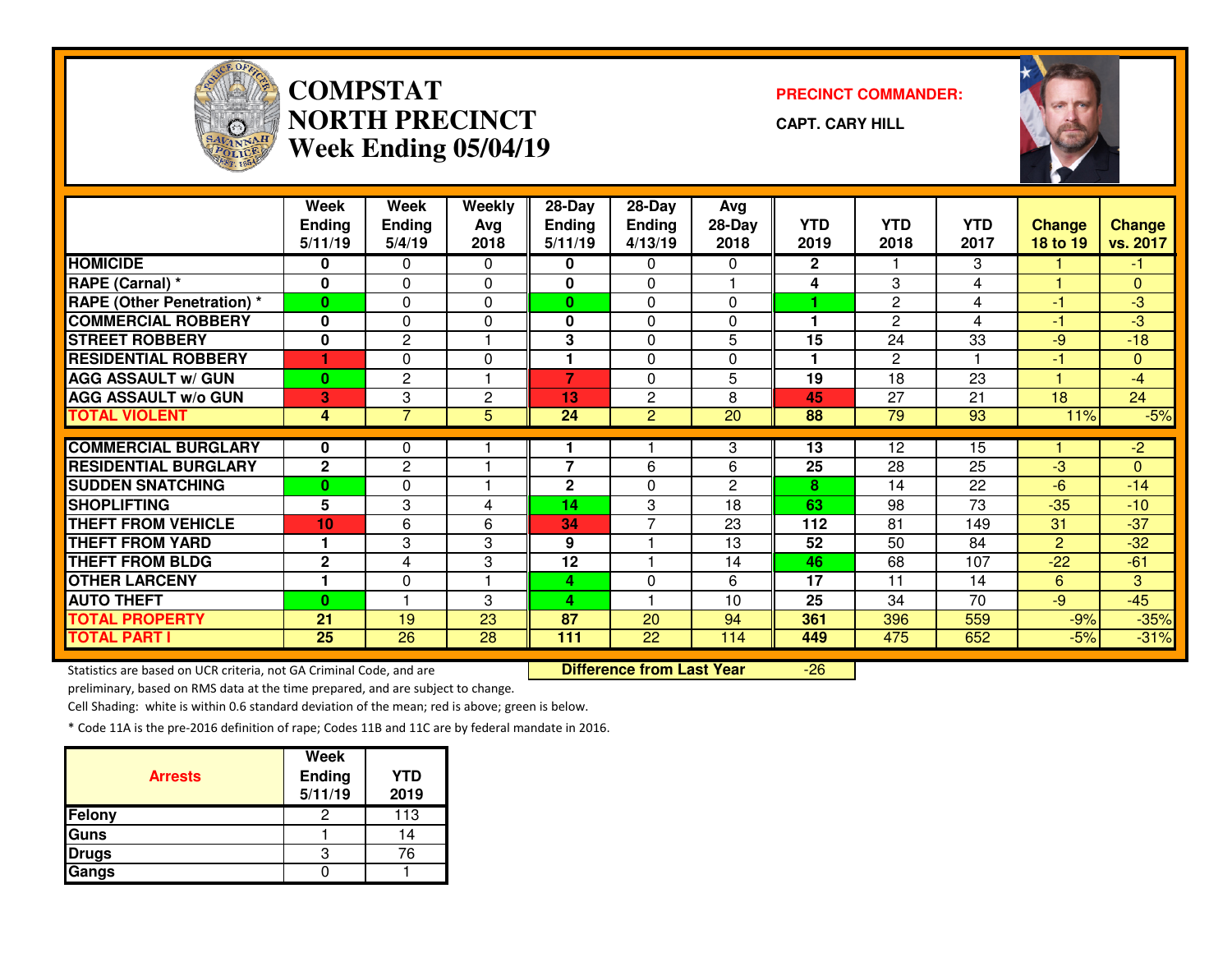

# **COMPSTAT PRECINCT COMMANDER: CENTRAL PRECINCTWeek Ending 05/11/19**

**CAPT. BEN HERRON**

<sup>35</sup>



|                                   | Week            | <b>Week</b>    | Weekly       | 28-Day         | 28-Day         | Avg                      |                      |            |            |                |                |
|-----------------------------------|-----------------|----------------|--------------|----------------|----------------|--------------------------|----------------------|------------|------------|----------------|----------------|
|                                   | <b>Ending</b>   | <b>Ending</b>  | Avg          | <b>Ending</b>  | <b>Ending</b>  | 28-Day                   | <b>YTD</b>           | <b>YTD</b> | <b>YTD</b> | <b>Change</b>  | <b>Change</b>  |
|                                   | 5/11/19         | 5/4/19         | 2018         | 5/11/19        | 4/13/19        | 2018                     | 2019                 | 2018       | 2017       | 18 to 19       | vs. 2017       |
| <b>HOMICIDE</b>                   |                 | 0              | $\Omega$     |                | $\mathbf{0}$   |                          | $\mathbf{2}$         | $\Omega$   |            | $\mathbf{2}$   |                |
| RAPE (Carnal) *                   | $\mathbf{0}$    | 0              | 0            | 4              | 0              |                          | 6                    | 6          | 6          | $\Omega$       | $\overline{0}$ |
| <b>RAPE (Other Penetration) *</b> | $\mathbf{0}$    | 0              | 0            | $\mathbf{0}$   | 0              |                          |                      | 4          | 4          | $-3$           | $-3$           |
| <b>COMMERCIAL ROBBERY</b>         | 0               | 0              | $\mathbf{0}$ | 0              |                |                          | $\mathbf{2}$         | 3          | 6          | -1             | $-4$           |
| <b>STREET ROBBERY</b>             | 3               | $\overline{2}$ |              | 7              | $\Omega$       | 5                        | 21                   | 13         | 18         | 8              | 3              |
| <b>RESIDENTIAL ROBBERY</b>        | 0               | 0              | $\mathbf{0}$ | 0              | $\Omega$       |                          | $\blacktriangleleft$ |            | 4          | $\mathbf{0}$   | $-3$           |
| <b>AGG ASSAULT w/ GUN</b>         |                 |                | 2            | $\overline{7}$ |                | $\overline{ }$           | 31                   | 27         | 35         | $\overline{4}$ | $-4$           |
| <b>AGG ASSAULT w/o GUN</b>        | $\mathbf 2$     | 9              | $\mathbf{2}$ | 20             | $\overline{7}$ | $\overline{\phantom{a}}$ | 55                   | 28         | 29         | 27             | 26             |
| <b>TOTAL VIOLENT</b>              | $\overline{7}$  | 12             | 5            | 39             | 9              | 22                       | 119                  | 82         | 103        | 45%            | 16%            |
|                                   |                 |                |              |                |                |                          |                      |            |            |                |                |
| <b>COMMERCIAL BURGLARY</b>        | $\bf{0}$        | 2              |              | $\mathbf{2}$   | 0              | 3                        | 14                   | 17         | 12         | $-3$           | $\mathbf{2}$   |
| <b>RESIDENTIAL BURGLARY</b>       |                 | $\overline{ }$ | 4            | 16             | 10             | 15                       | 65                   | 74         | 84         | $-9$           | $-19$          |
| <b>SUDDEN SNATCHING</b>           | 0               |                | 0            |                | 0              |                          | 3                    | 4          | 12         | $-1$           | $-9$           |
| <b>SHOPLIFTING</b>                | $\overline{2}$  | 6              | 4            | 18             | 7              | 17                       | 89                   | 54         | 87         | 35             | $\overline{2}$ |
| <b>THEFT FROM VEHICLE</b>         | 12 <sub>2</sub> | 10             | 7            | 37             | 8              | 26                       | 106                  | 122        | 169        | $-16$          | $-63$          |
| <b>THEFT FROM YARD</b>            | 6               | 3              | 4            | 16             | 4              | 16                       | 73                   | 53         | 84         | 20             | $-11$          |
| <b>THEFT FROM BLDG</b>            | 4               |                | 3            | 9.             | $\mathbf{2}$   | 13                       | 48                   | 67         | 60         | $-19$          | $-12$          |
| <b>OTHER LARCENY</b>              |                 | 3              |              | 5              |                | 5                        | 27                   | 16         | 17         | 11             | 10             |
| <b>AUTO THEFT</b>                 |                 | $\mathbf{2}$   | 4            | 15             | 2              | 14                       | 56                   | 76         | 69         | $-20$          | $-13$          |
| <b>TOTAL PROPERTY</b>             | 27              | 35             | 27           | 119            | 34             | 109                      | 481                  | 483        | 594        | 0%             | $-19%$         |
| <b>TOTAL PART I</b>               | 34              | 47             | 33           | 158            | 43             | 131                      | 600                  | 565        | 697        | 6%             | $-14%$         |

Statistics are based on UCR criteria, not GA Criminal Code, and are **Difference from Last Year** 

preliminary, based on RMS data at the time prepared, and are subject to change.

Cell Shading: white is within 0.6 standard deviation of the mean; red is above; green is below.

| <b>Arrests</b> | <b>Week</b><br>Ending<br>5/11/19 | <b>YTD</b><br>2019 |
|----------------|----------------------------------|--------------------|
| Felony         |                                  | 159                |
| <b>Drugs</b>   |                                  | 83                 |
| Guns           |                                  |                    |
| Gangs          |                                  |                    |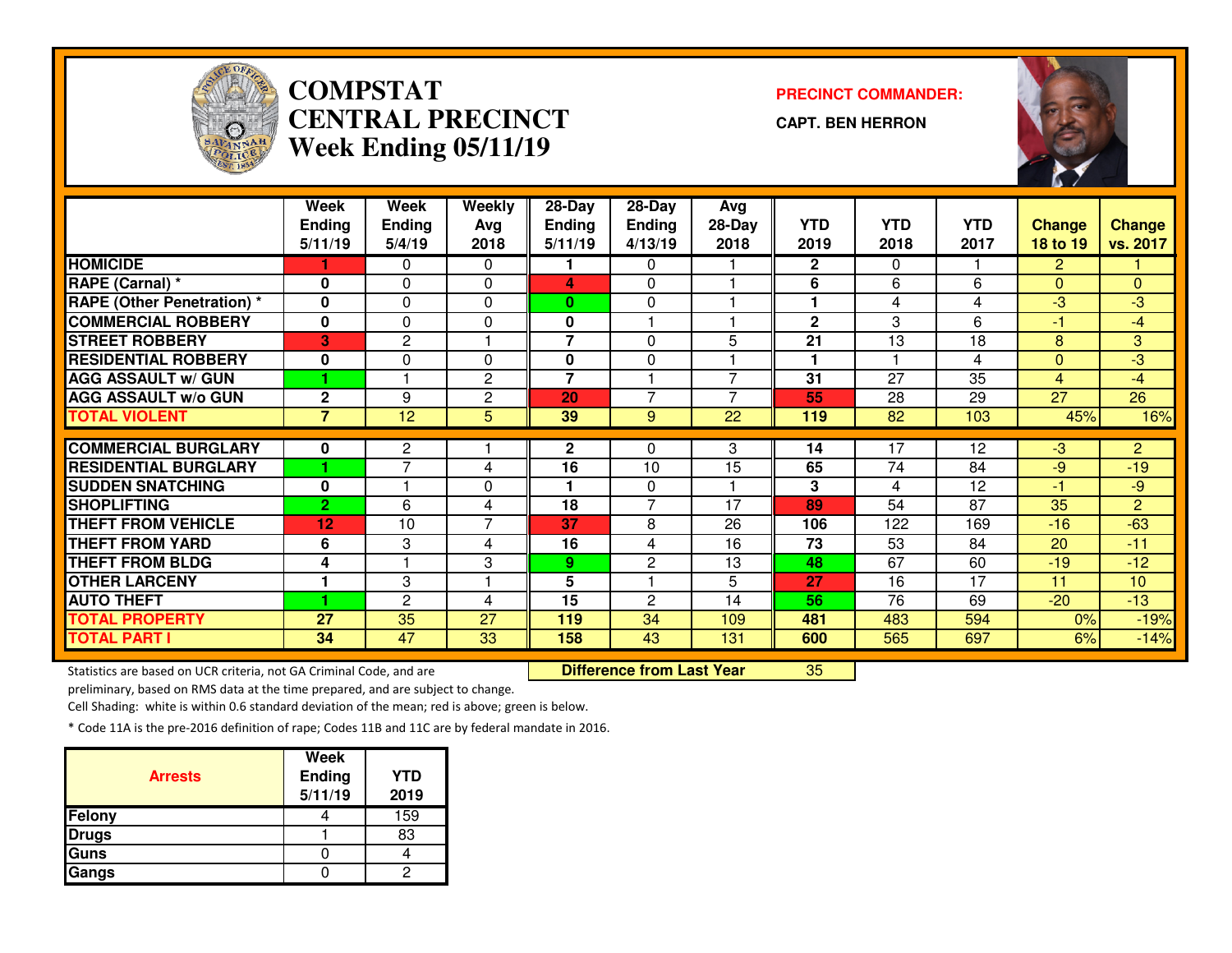

# **COMPSTATSOUTH PRECINCTWeek Ending 05/11/19**

**PRECINCT COMMANDER:**

**CAPT. MICHELLE HALFORD**



|                                   | Week           | Week           | Weekly         | 28-Day        | 28-Day         | Avg            |            |                 |                |               |                |
|-----------------------------------|----------------|----------------|----------------|---------------|----------------|----------------|------------|-----------------|----------------|---------------|----------------|
|                                   | <b>Ending</b>  | <b>Ending</b>  | Avg            | <b>Ending</b> | <b>Ending</b>  | 28-Day         | <b>YTD</b> | <b>YTD</b>      | <b>YTD</b>     | <b>Change</b> | <b>Change</b>  |
|                                   | 5/11/19        | 5/4/19         | 2018           | 5/11/19       | 4/13/19        | 2018           | 2019       | 2018            | 2017           | 18 to 19      | vs. 2017       |
| <b>HOMICIDE</b>                   | 0              | 0              | $\Omega$       | 0             | $\Omega$       | 0              | 4          |                 |                | 3.            | 3              |
| RAPE (Carnal) *                   | 0              | 0              | $\Omega$       | 0             | $\overline{2}$ |                | 3          | 4               |                | -1            | $\overline{2}$ |
| <b>RAPE (Other Penetration)</b> * | $\bf{0}$       | 0              | $\Omega$       | $\bf{0}$      | $\Omega$       |                | $\bf{0}$   | 9               | 2              | $-9$          | $-2$           |
| <b>COMMERCIAL ROBBERY</b>         | $\mathbf{0}$   | 0              | $\mathbf{0}$   | 0             | $\Omega$       |                | 3          | 5               | 11             | $-2$          | $-8$           |
| <b>STREET ROBBERY</b>             | 0              | 0              |                | $\mathbf 2$   | 0              | 3              | 10         | 9               | 10             |               | $\overline{0}$ |
| <b>RESIDENTIAL ROBBERY</b>        |                |                | 0              | 3             | $\Omega$       |                | 3          | 2               |                |               | $\overline{2}$ |
| <b>AGG ASSAULT w/ GUN</b>         | $\overline{2}$ | 0              |                | 5             |                | $\overline{2}$ | 20         | 6               | 16             | 14            | $\overline{4}$ |
| <b>AGG ASSAULT w/o GUN</b>        | 2              | 2              |                | 6             | 3              | 4              | 31         | 14              | $\overline{7}$ | 17            | 24             |
| <b>TOTAL VIOLENT</b>              | 5              | 3              | 3              | 16            | 6              | 14             | 74         | 50              | 49             | 48%           | 51%            |
|                                   |                |                |                |               |                |                |            |                 |                |               |                |
| <b>COMMERCIAL BURGLARY</b>        | $\mathbf{2}$   |                |                | 5             | 0              | 5              | 24         | 16              | 22             | 8             | $\overline{2}$ |
| <b>RESIDENTIAL BURGLARY</b>       |                | 3              | 4              | 7             |                | 15             | 24         | $\overline{77}$ | 66             | $-53$         | $-42$          |
| <b>SUDDEN SNATCHING</b>           | 0              | 0              | 0              | $\bf{0}$      | $\Omega$       |                | 4          | 5               | 3              | -1            |                |
| <b>SHOPLIFTING</b>                | 19             | 11             | 13             | 60            | 14             | 53             | 281        | 209             | 259            | 72            | 22             |
| <b>THEFT FROM VEHICLE</b>         |                | 6              | $\overline{7}$ | 16            | 4              | 28             | 106        | 125             | 152            | $-19$         | $-46$          |
| <b>THEFT FROM YARD</b>            | $\mathbf{2}$   | 2              | 2              | 5             |                | 8              | 26         | 30              | 28             | $-4$          | $-2$           |
| <b>THEFT FROM BLDG</b>            | 4              | $\mathbf{2}$   | 3              | 14            | 5              | 12             | 61         | 41              | 90             | 20            | $-29$          |
| <b>OTHER LARCENY</b>              | $\overline{2}$ | 0              |                | 5             | $\Omega$       | $\overline{2}$ | 14         | 9               | 15             | 5             | $-1$           |
| <b>AUTO THEFT</b>                 | 4              | $\overline{c}$ | 3              | 7             | 4              | 11             | 44         | 58              | 49             | $-14$         | $-5$           |
| <b>TOTAL PROPERTY</b>             | 35             | 27             | 34             | 119           | 29             | 136            | 584        | 570             | 684            | 2%            | $-15%$         |
| <b>TOTAL PART I</b>               | 40             | 30             | 37             | 135           | 35             | 150            | 658        | 620             | 733            | 6%            | $-10%$         |

Statistics are based on UCR criteria, not GA Criminal Code, and are **Difference from Last Year** 

<sup>38</sup>

preliminary, based on RMS data at the time prepared, and are subject to change.

Cell Shading: white is within 0.6 standard deviation of the mean; red is above; green is below.

| <b>Arrests</b> | <b>Week</b><br>Ending<br>5/11/19 | <b>YTD</b><br>2019 |
|----------------|----------------------------------|--------------------|
| Felony         |                                  | 101                |
| <b>Drugs</b>   |                                  | 53                 |
| Gun            |                                  |                    |
| Gangs          |                                  |                    |